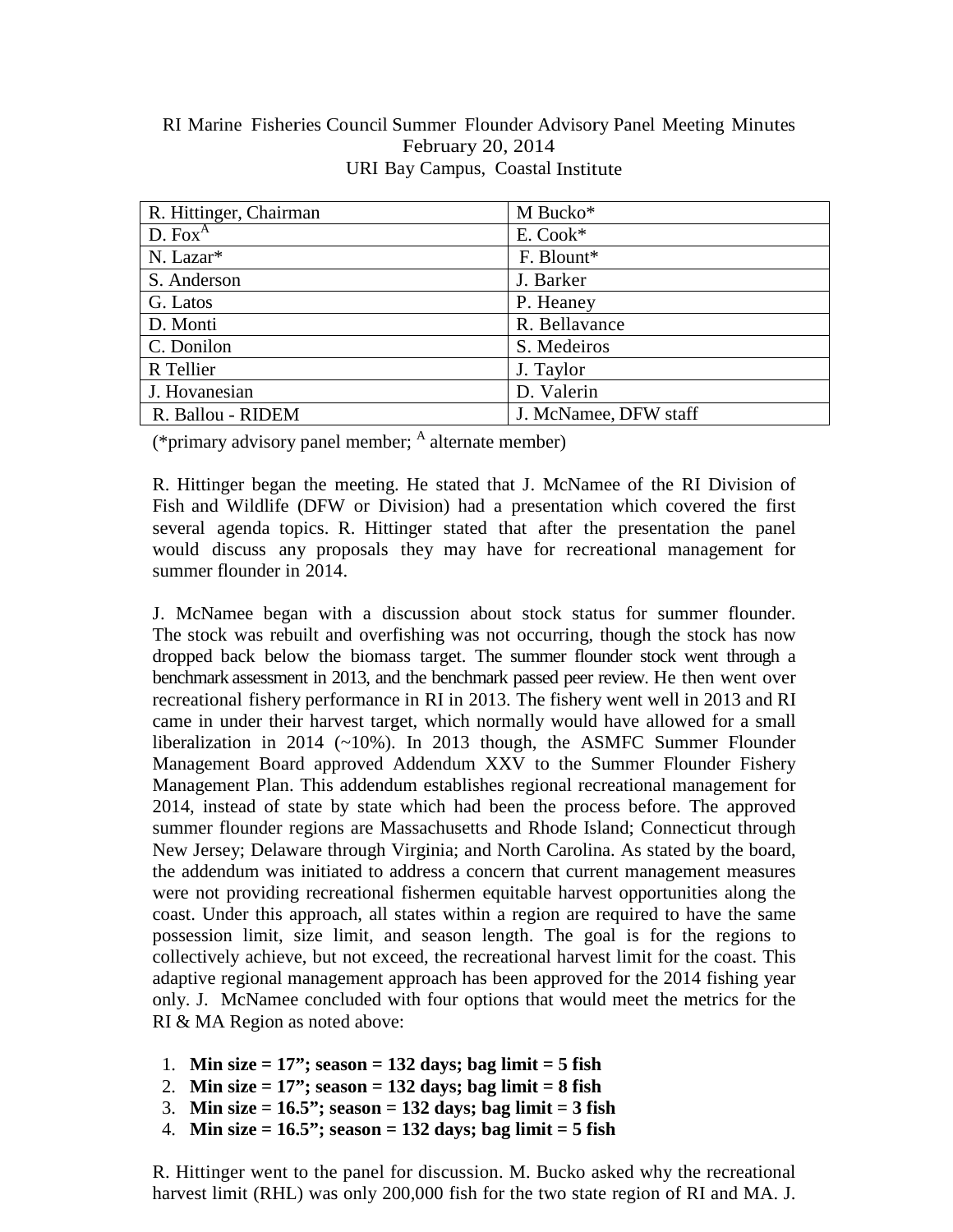McNamee noted that the various regions were adjusted so that all of the regions had as similar of regulations as possible, which adjusted the regional RHLs from what they would have been if you simply added up the previous state by state RHLs. He went on to note that even though there were regions, each state was still accountable for its previous state by state conservation equivalency RHL. D. Fox and D. Monti asked clarifying questions about how the addendum would work under various scenarios. The gist of the discussion was that it was risky to adopt regulations that would dramatically increase the harvest in RI.

N. Lazar noted that one positive aspect of the regions was that it improved the harvest estimates of MRIP above what it was for a single state alone. E. Cook asked about additional options. J. McNamee stated that other options could meet the required metrics, but he had developed a range to give the panel something to review.

D. Fox stated that RI would be crazy to go along with the regional approach. He felt it was very risky and could create impacts beyond the recreational fishery, namely it could impact the commercial fishery as well.

F. Blount stated that MA would probably be willing to go to 17", but they would want to increase the bag limit. Despite that, he recommended status quo for RI as he was nervous about dropping the minimum size a whole inch. S. Medeiros agreed and felt they should try to stay as close to status quo as possible. J. Barker also agreed with remaining at status quo as the best approach for RI.

R. Bellavance asked about how much impact there might be for dropping the minimum size an inch. J. McNamee showed some of the calculations, but it would be a significant increase. N. Lazar suggested adopting the region but then implement a more restrictive management plan, which had been allowable in the past. J. Barker noted that we were under our harvest limit so he did not think RI should have to take any cuts, we had been good stewards of the resource both in the previous year and for several past years with very conservative management.

## **M. Bucko made a motion to remain at status quo and to encourage MA to also adopt their status quo regulations. The motion was seconded.**

R. Hittinger asked for discussion on the motion. R. Bellavance stated he was opposed to any regulation that adopts different regulations for RI and MA since customers may decide to go to MA. D. Fox supported the motion and stated that RI should draw a hard line as he feared the precedent that RI would be setting as this could then go in to commercial summer flounder and then other species. N. Lazar supported the motion.

**F. Blount made a motion to table the previous motion. This motion was seconded. The vote on the motion to table was 4 to approve and 1 abstention.** 

**F. Blount made a motion to go in with the highest minimum size, bag, and a season from May 10 – September 15. The motion was seconded. The vote was 4 to approve and 1 abstention. The motion passed.**